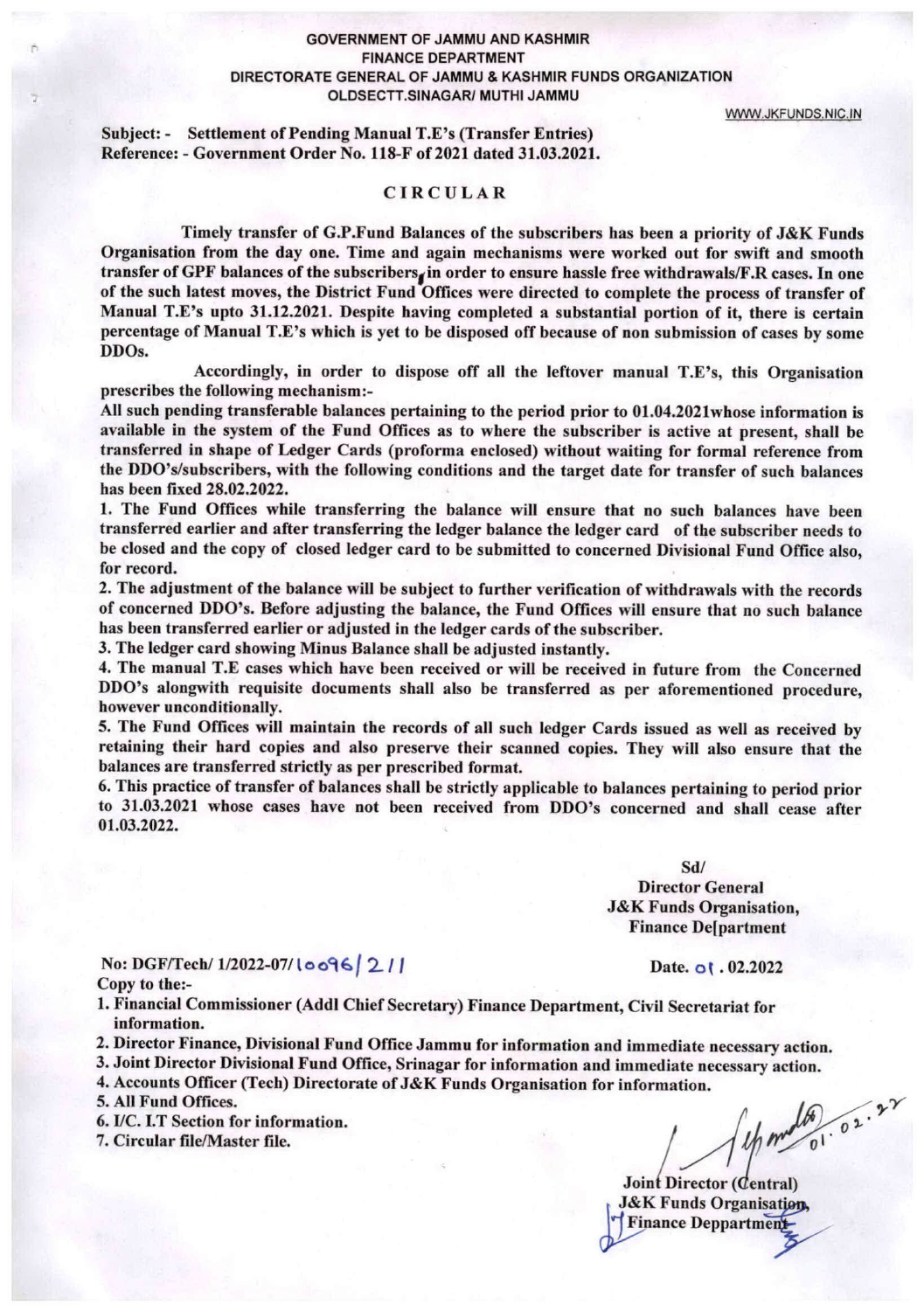Unique Code No. Dated

Transfer of G.P.Fund Balances (Manually) in shape of ledger cards in respect of those subscribers whose cases have not been received from their concerned DDO's w.r.t Government Order N0.II8-F of 2021 dated. 31.03.2021followed by Circular issued by Finance Department under endorsement No.FD-Code/383/2021-03-948 dated. 08.10.2021

|                 |  | Name of the subscriber |  |
|-----------------|--|------------------------|--|
| Name of the DDO |  |                        |  |

C.C No. A/C No.

| O.B | <b>Deposits</b><br>50 | Interest | Withdrawals<br>with T.V. No.<br>and date | <b>Closing</b><br><b>Balance</b> |
|-----|-----------------------|----------|------------------------------------------|----------------------------------|
|     |                       |          |                                          |                                  |
|     |                       |          |                                          |                                  |
|     |                       |          |                                          |                                  |
|     |                       |          |                                          |                                  |
|     |                       |          |                                          |                                  |
|     |                       |          |                                          |                                  |
|     |                       |          |                                          |                                  |
|     |                       |          |                                          |                                  |
|     |                       |          |                                          |                                  |
|     |                       |          |                                          |                                  |
|     |                       |          |                                          |                                  |
|     |                       |          |                                          |                                  |

Note:-

- 1. The Adjustment of the balance is Subject to further Verification of withdrawals with the records of the concerned DDO. Before adjusting the balance the Fund Offices will ensure that no such balance has been transferred earlier or adjusted in the ledger card of the subscriber.
- 2. The period of involvement of the balance is from to
- 3. The balance also includes the T.E from DFO/ for the period to
- 4. The Balance also includes A.G balance for Rs.
- 5. The balance also includes inward from table/DDO for Rs. ending .and the details of withdrawals during this period is as under:-

Asstt. Com/ Comp. Sr. Comp. Examiner AFO Chief Accounts Officer, District Fund Office,

Note: - Example. 71-MTE/OOOOl, The first two digits of Unique Code shall indicate District Code, Srinagar in this case, then MTE standing for Manual T.e and 00001 for S.No.